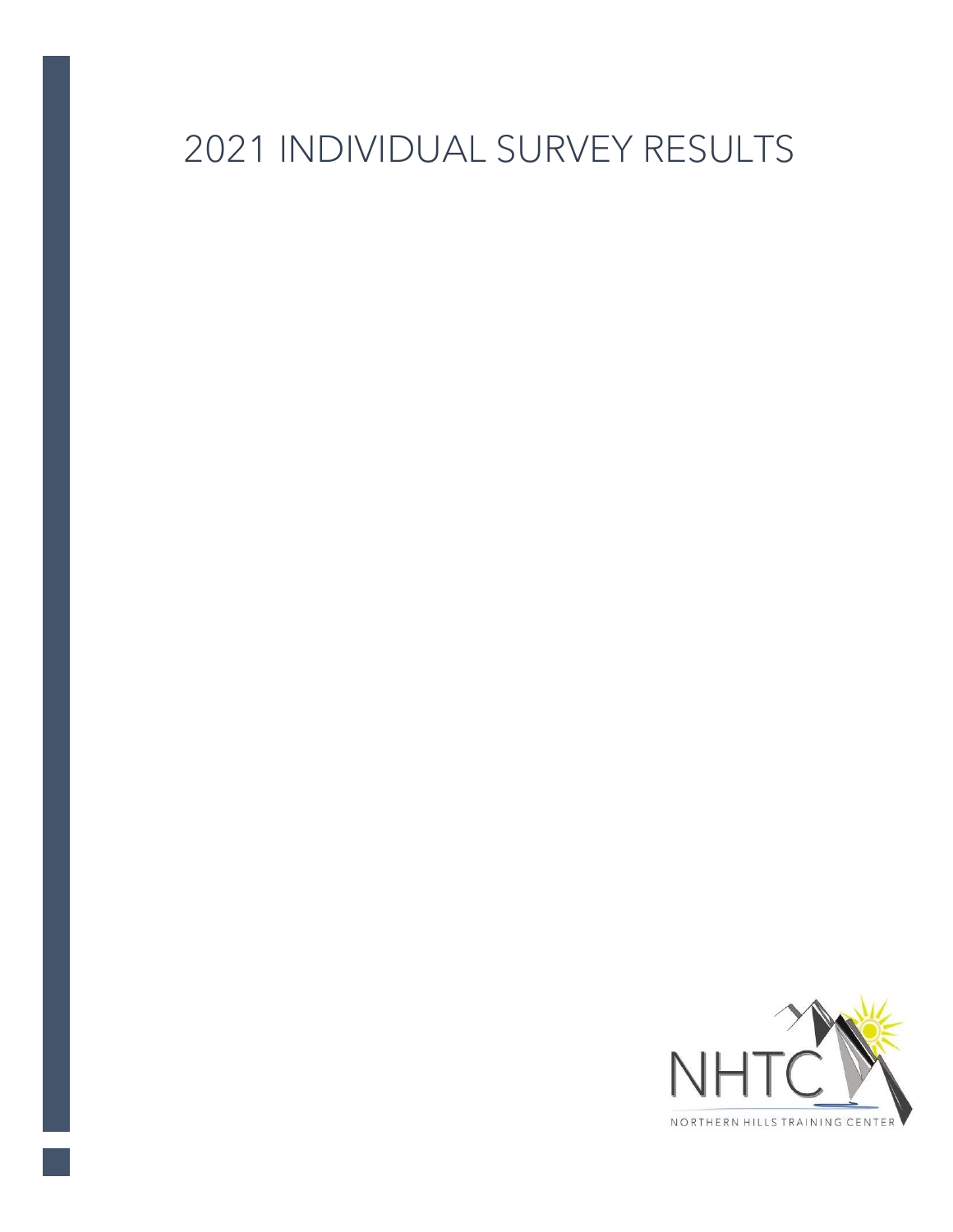## Individual Survey 2021 Overview

|                            | 2020         | 2021         |
|----------------------------|--------------|--------------|
| <b>Surveys Completed</b>   | 101 (77.69%) | 102 ((81.6%) |
| <b>Surveys Distributed</b> | 130          | 125          |

## Percentages of Yes

| Statement:                                                                           |  | 2021 |
|--------------------------------------------------------------------------------------|--|------|
| I feel safe at NHTC.                                                                 |  | 95%  |
| know what to do and who to tell if I don't feel safe.                                |  | 75%  |
| have people in my life who would know if I wasn't being treated right.               |  | 89%  |
| know who I can tell if I am unhappy with things at NHTC.                             |  | 77%  |
| NHTC helps me to be healthy.                                                         |  | 95%  |
| know when my appointments are happening and why.                                     |  | 76%  |
| My staff respect my routines and preferences.                                        |  | 92%  |
| NHTC supports me to make my own decisions (when I eat, where I eat, what I eat, when |  | 81%  |
| go to bed, etc.).                                                                    |  |      |
| am treated with respect and my staff are nice to me at NHTC.                         |  | 95%  |
| do things in the community that I want to.                                           |  | 82%  |
| get to spend time with people in the community that I want to.                       |  | 72%  |
| am helped to keep in touch with my friends and family and build more relationships.  |  | 89%  |
| I have a say on where and who I live with.                                           |  | 69%  |
| know what my goals are.                                                              |  | 65%  |
| helped make my goals.                                                                |  | 70%  |
| get a voice on when things change a home or work.                                    |  | 67%  |
| am happy with the help I get from NHTC.                                              |  | 91%  |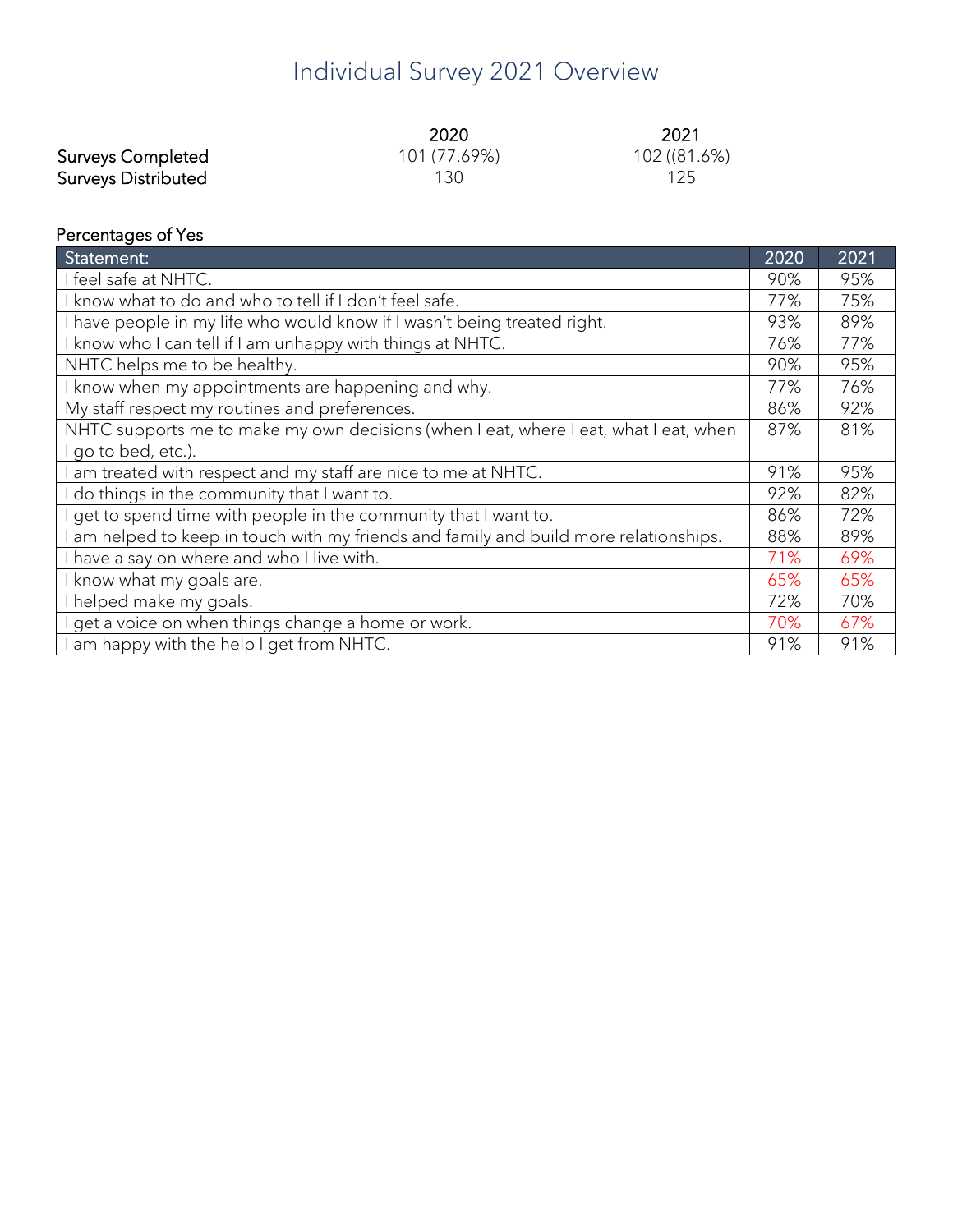

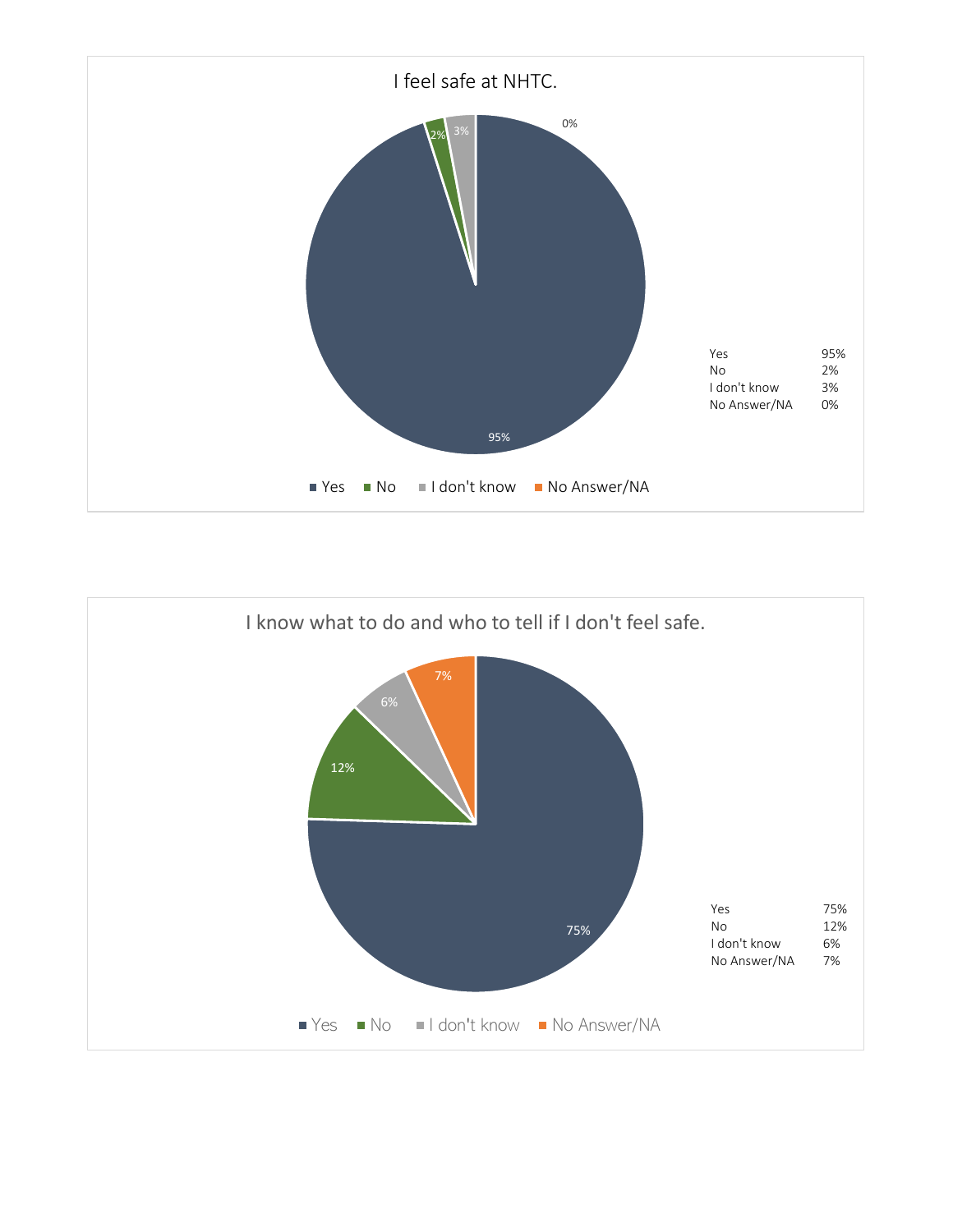

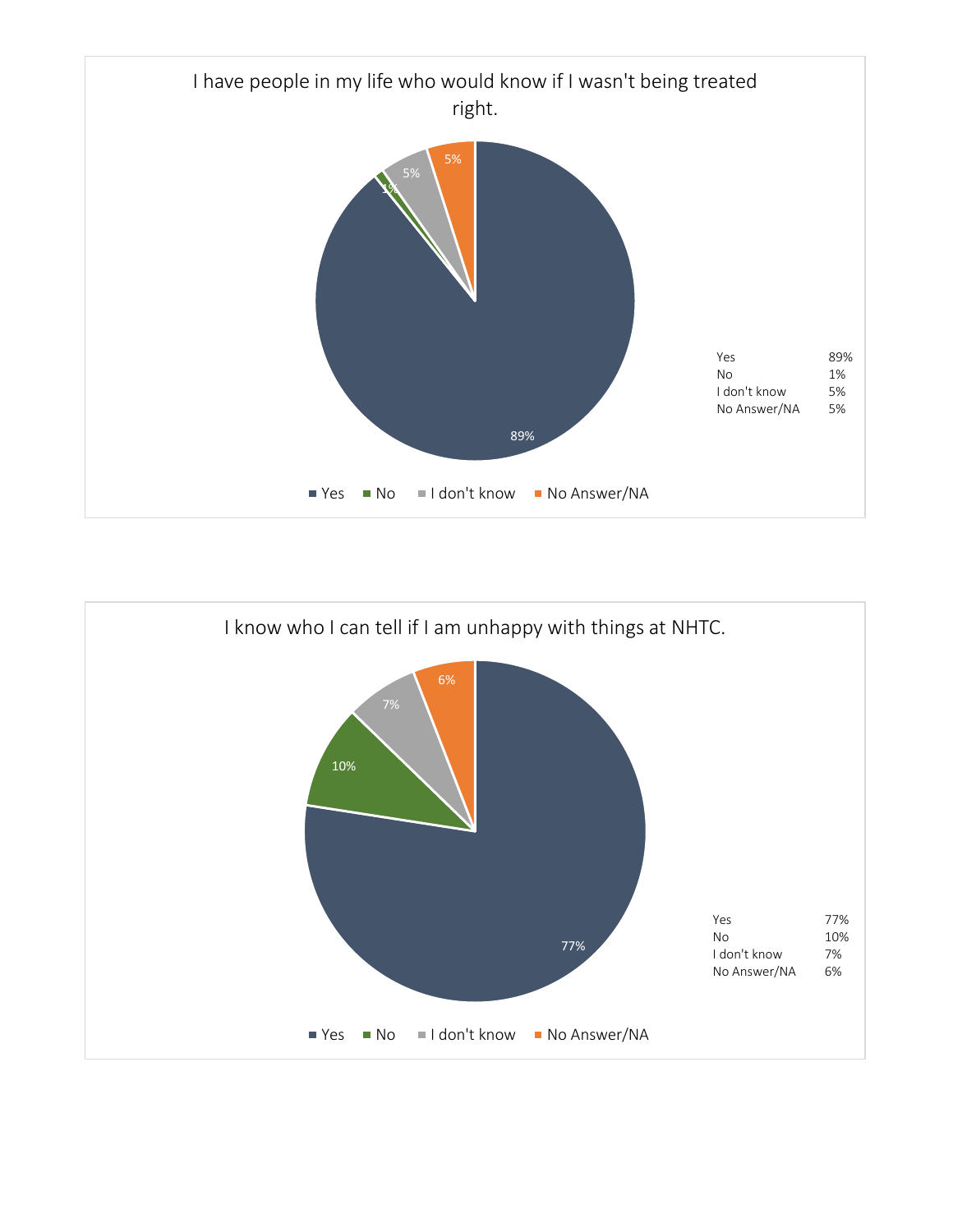

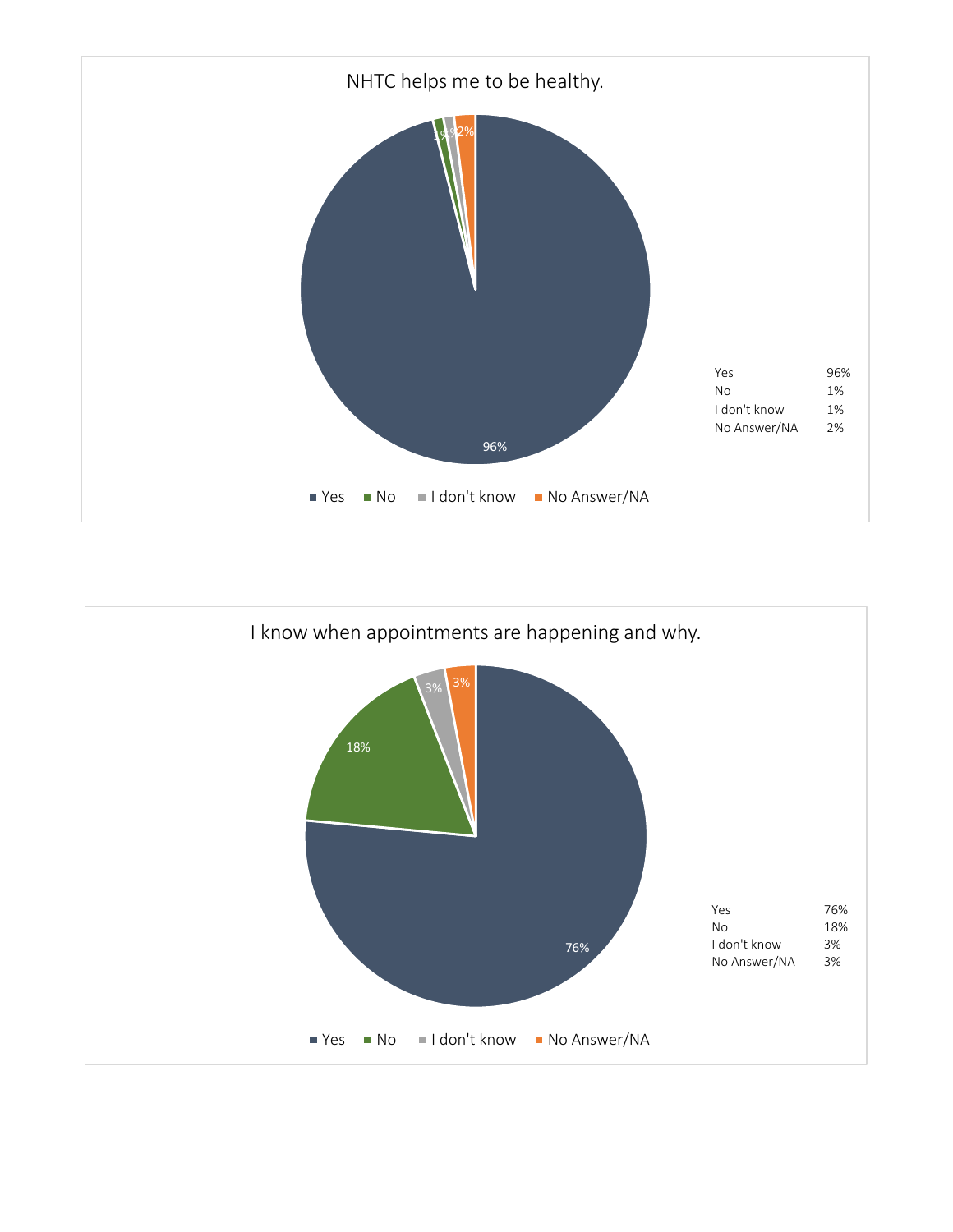

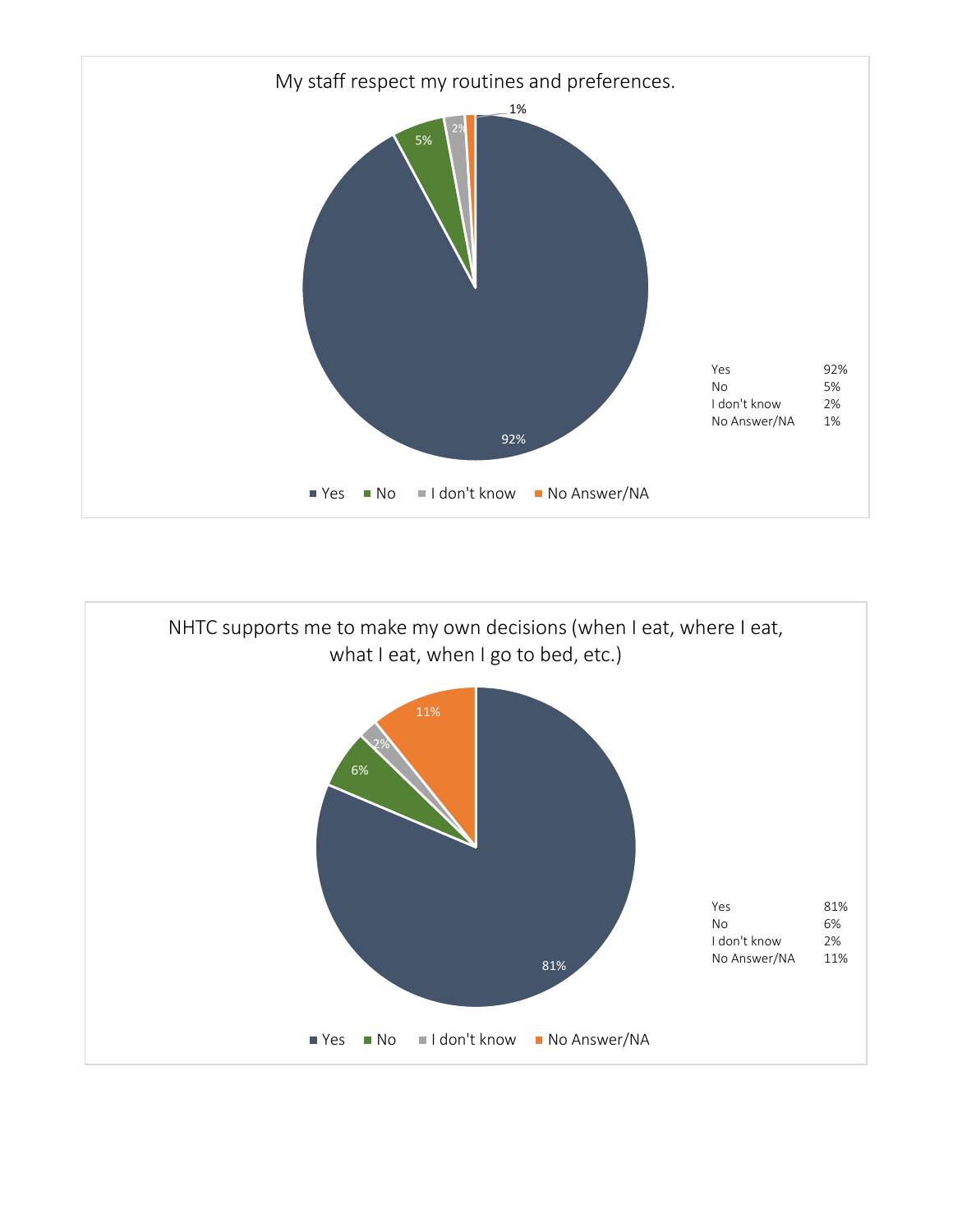

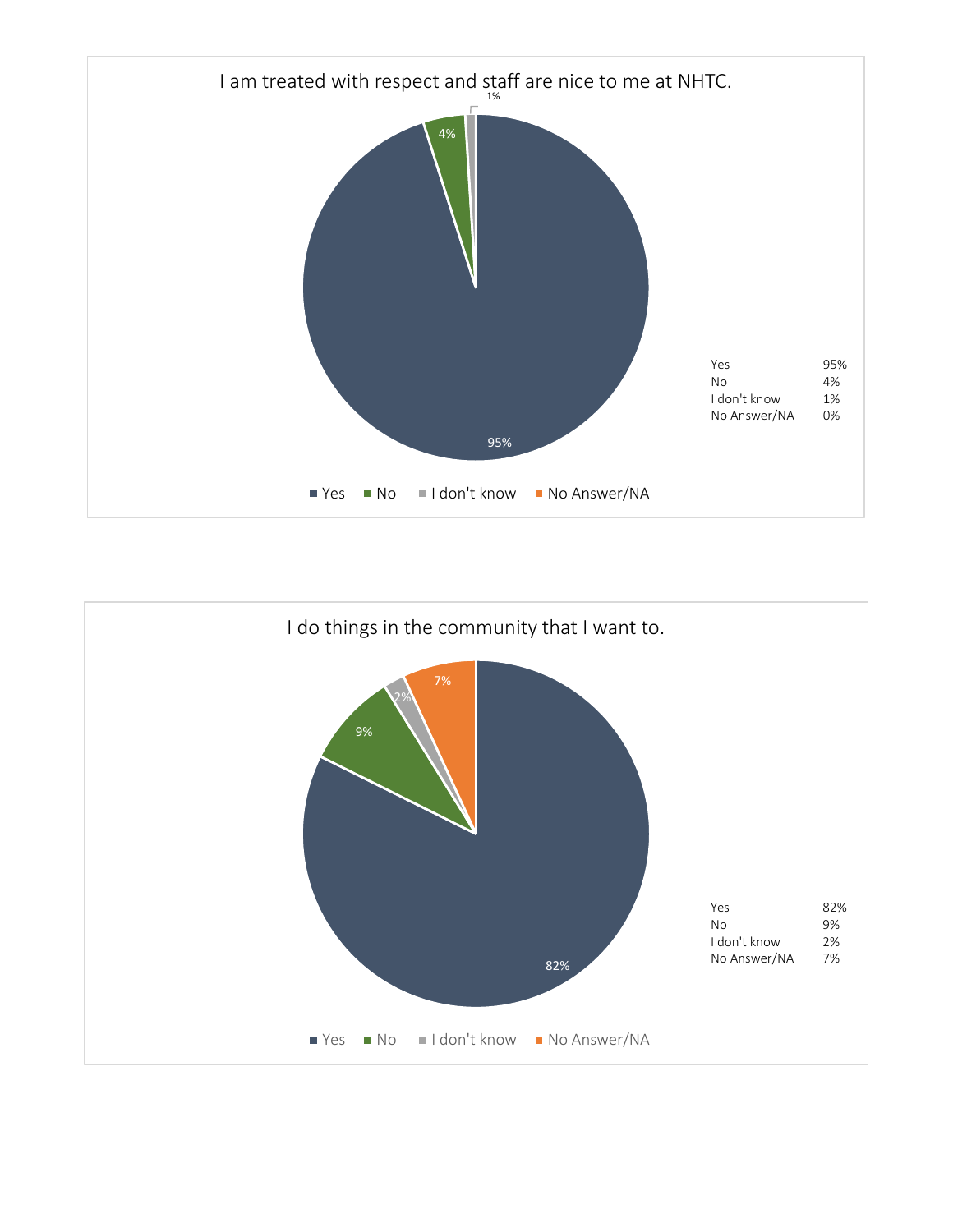

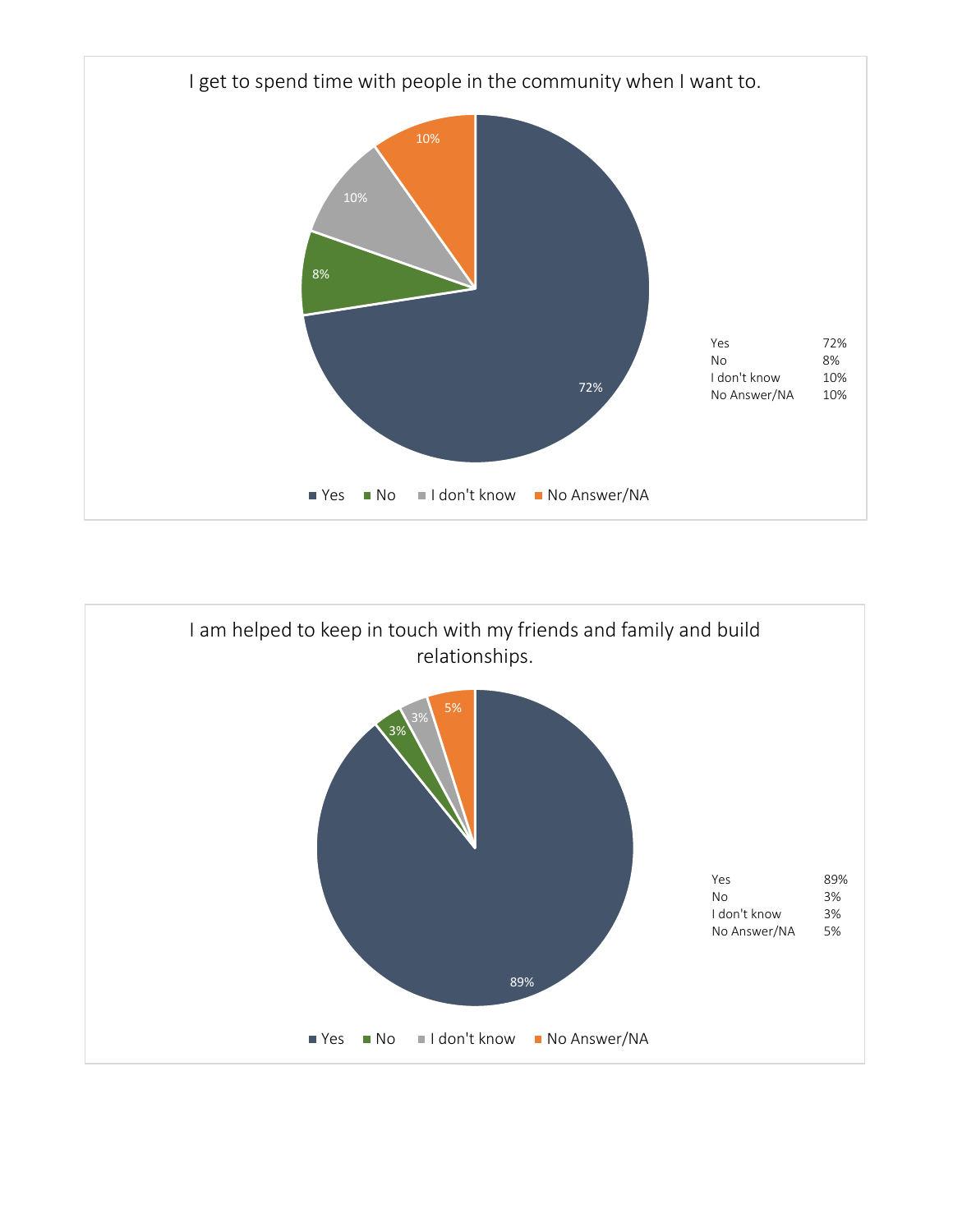

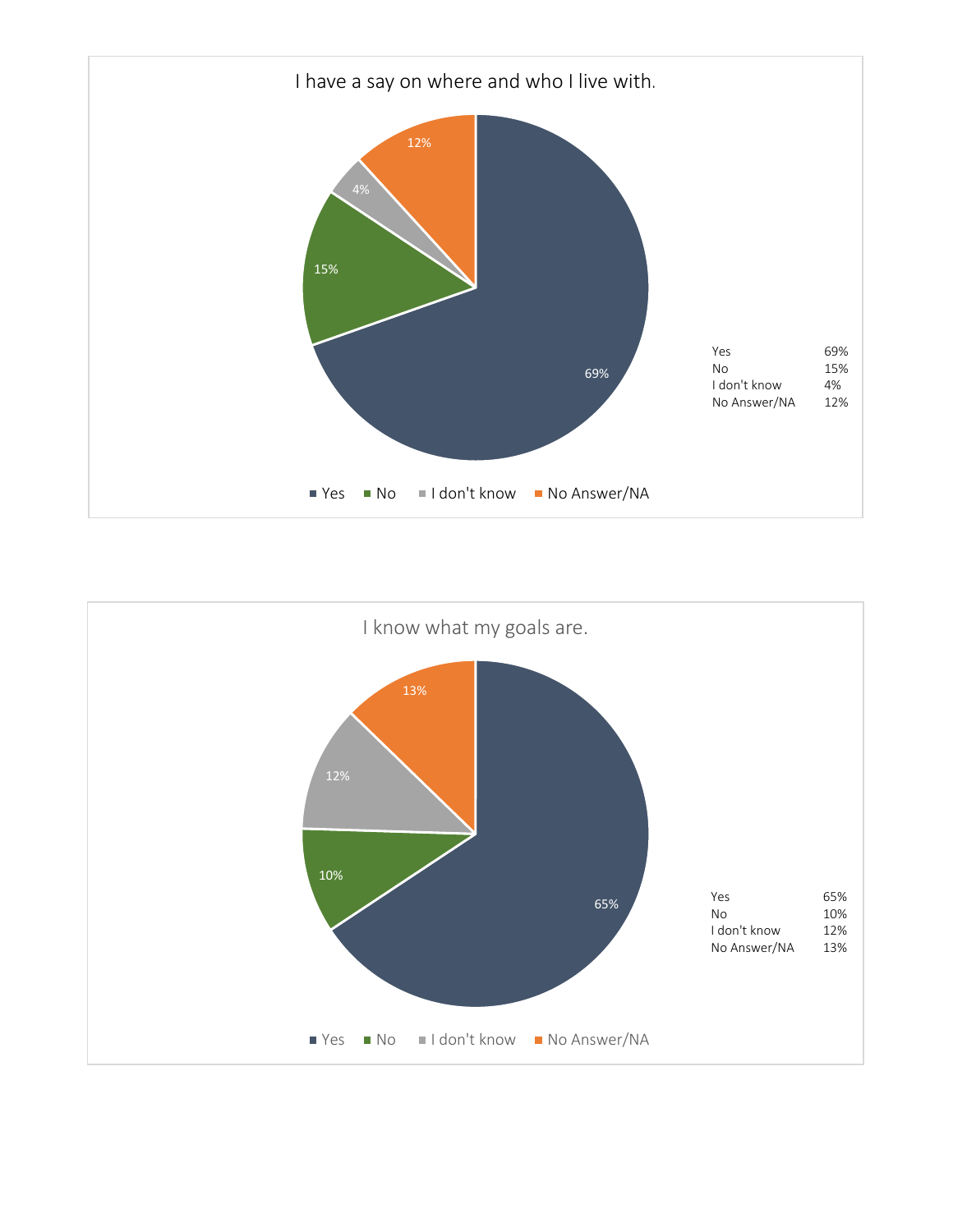

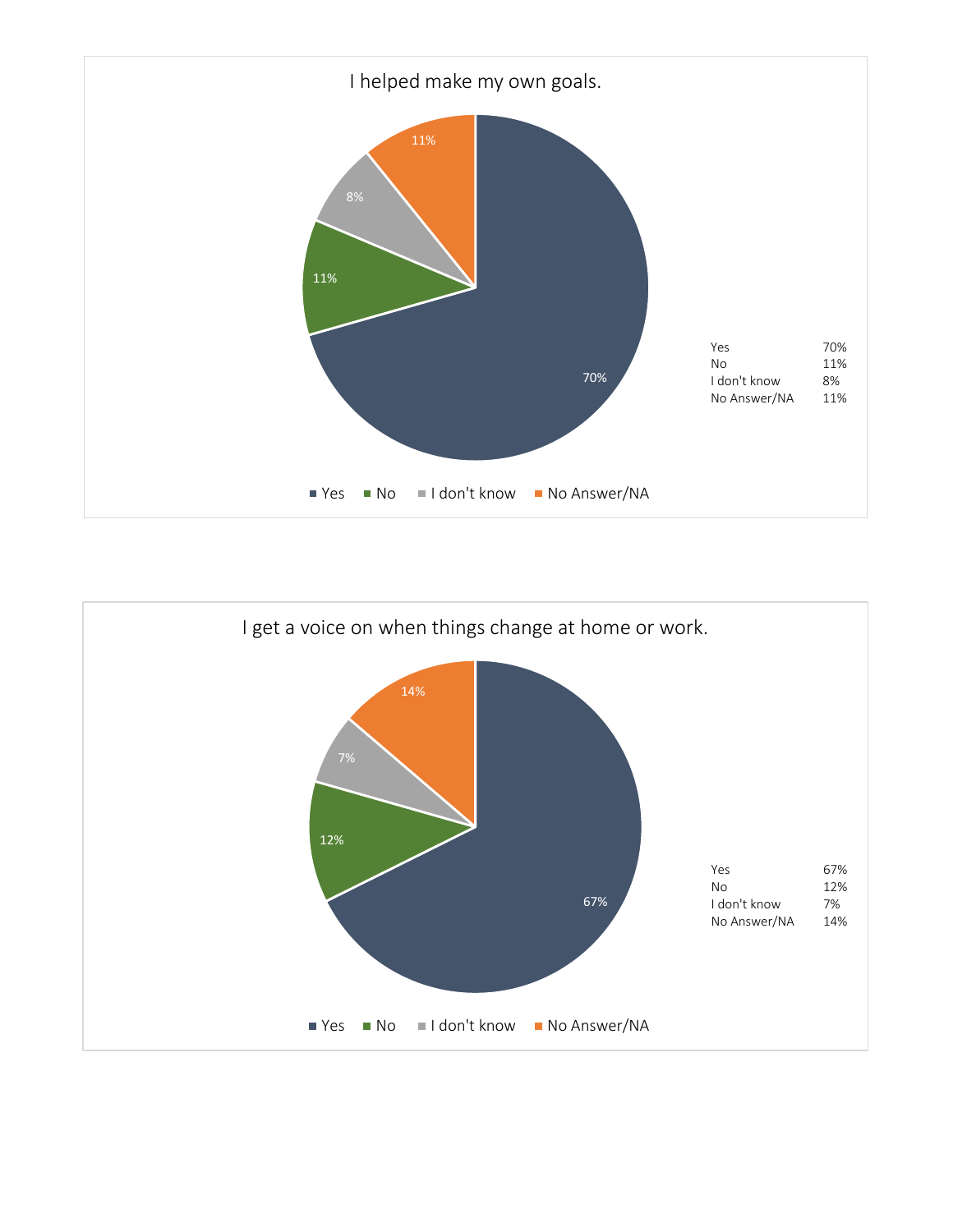